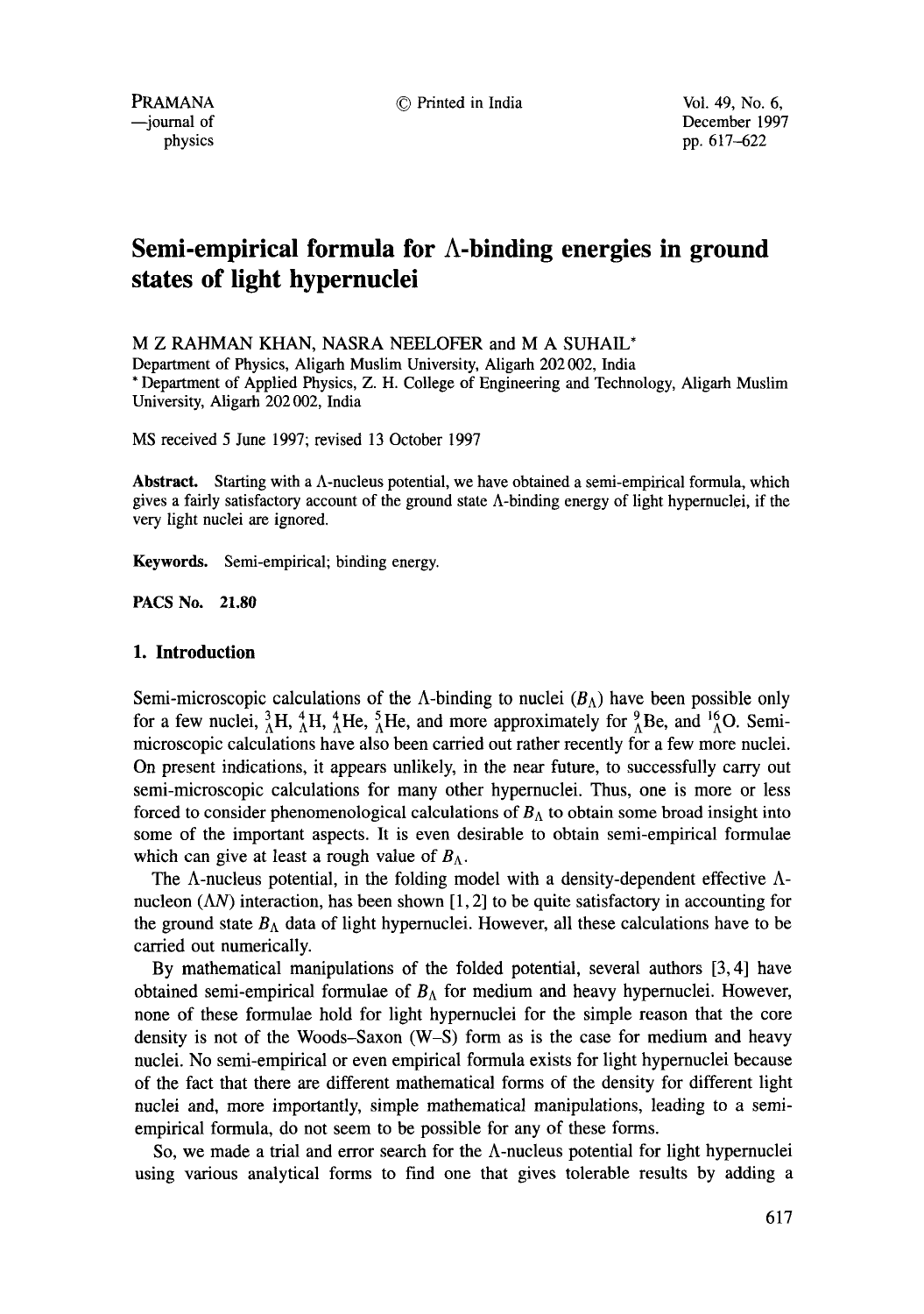## *M Z Rahman Khan, Nasra Neelofer and M A Suhail*

plausible term that distinguishes between hypernuclei of the same core mass number but different number of protons. It was hoped that mathematical manipulation of an expression of the  $B_{\Lambda}$  may yield a semi-empirical formula. Luckily, we find that the  $B_{\Lambda}$ formula obtained using exponential form of the A-nucleus potential gives a semiquantitative account of the ground state  $B_\Lambda$  data of light hypernuclei, ignoring only the very light hypernuclei. On general plausible grounds, we expect that our treatment would apply only to nuclei lying on the stability line and very close to it.

We obtain a semi-empirical formula for the  $\Lambda$ -binding energy in bound s-states of light hypernuclei using the exponential form for the A-nucleus potential. This formula has three adjustable parameters. After very light hypernuclei,  ${}_{\lambda}^{3}H$ ,  ${}_{\lambda}^{4}H$  and  ${}_{\lambda}^{4}He$ , are excluded from the fit, the formula gives a reasonable account of the  $B_\Lambda$  of nine light hypernuclei for which the experimental r.m.s, radius is available. With a little more relaxation on accuracy, a slightly modified formula accounts for seventeen nuclei. The formula is presented in the next section. Results and discussion is given in  $\S 3$  and conclusions in  $\S 4$ .

# **2.** A semi-empirical formula for the  $\Lambda$ -binding energies of light hypernuclei

We set the radial wave function  $R_0(r) = \chi(r)/r$  and analytically solve the s-state radial Schrödinger equation with the exponential potential  $V(r) = -V_0 e^{-r/a}$ . The parameter a appearing in this potential is taken, in a plausible way, to be given as

$$
a=r'_0 A_c^{1/3},
$$

where  $r'_0$  may be taken as a free parameter. We transform the Schrödinger equation by taking a new variable  $z = e^{-r/2a}$ . Introducing the parameters  $\alpha = +(8m_AV_0a^2/\hbar^2)$ ,  $\beta = +[8m<sub>A</sub>|E|a<sup>2</sup>/\hbar<sup>2</sup>]^{1/2}$ , where E is the energy eigenvalue, and, for definiteness, taking  $\sqrt{\alpha}$  to be positive, we have

$$
\chi(r) = AJ_{\beta}(\sqrt{\alpha} e^{-r/2a}) + BY_{\beta}(\sqrt{\alpha} e^{-r/2a}). \tag{2.1}
$$

When  $\beta$  is not an integer or zero,  $Y_{\beta}(r)$  is simply equal to  $J_{-\beta}(r)$ . As  $r \to \infty$ , the argument of both  $J_\beta$  and  $Y_\beta$  vanishes and since  $Y_\beta$  is not well behaved at zero, the coefficient of  $Y_{\beta}$  has to be put equal to zero.

Further, since  $R_0(r) = \chi(r)/r$ , it follows that  $\chi(0) = 0$ . Therefore, we have

$$
J_{\beta}(\sqrt{\alpha})=0.
$$

For real  $\beta$ , the function  $J_{\beta}(\sqrt{\alpha})$  has an infinite number of real zeroes. The *n*th positive zero of this function can be expressed as the following expansion [5]

$$
\sqrt{\alpha} = \gamma - \frac{q-1}{8\gamma} \left[ 1 + \frac{Q_1}{3(4\gamma)^2} + \frac{2Q_2}{15(4\gamma)^4} + \cdots \right],\tag{2.2}
$$

where  $q = 4\beta^2$ ,  $\gamma = (\beta - \frac{1}{2} + 2n) \frac{\pi}{2}$ ,  $Q_1 = 7q - 31$ ,  $Q_2 = 83q^2 - 982q + 3779$ ,...

In this form, it is a little complicated to get the energy for given potential parameters. Apart from other reasons, formula (2.2) is very unwieldy. One wants a simpler formula.

Here, we use (2.2) to derive the desired semi-empirical formula for  $B_{\Lambda}$ . In (2.2), we estimate the magnitudes of the 2nd and the 3rd terms within the square brackets, for a range of energy eigenvalues, say from  $|E| = 0$  to roughly the expected value of  $B_{\Lambda}$ , with  $A_c$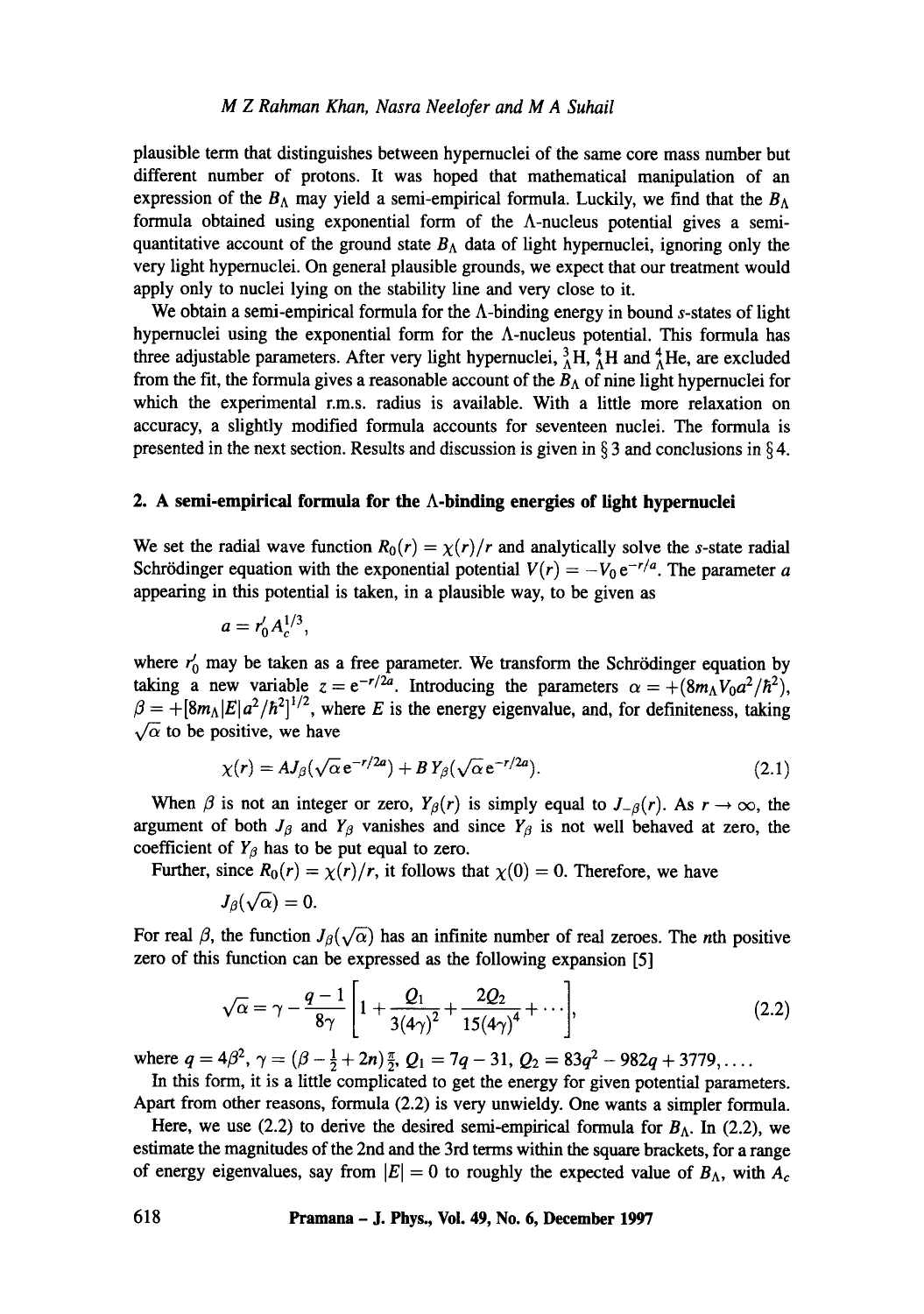#### *Semi-empirical formula for A-binding energies*

ranging from 2 to 25. We take  $r_0' = 0.41$  fm. This value of  $r_0'$  is, however, not crucial for our calculations. Any other reasonable choice of  $r_0$  would give very similar result. Even the maximum magnitude of the 2nd and 3rd terms, in the mass number range 2 to 25, is found to be very small compared to unity and further these are of the opposite sign, making the net contribution even smaller. Their contribution for nuclei in the low mass number region is even less than it is for the relatively higher mass numbers. Thus, we neglect all the terms other than unity in the square bracket in equation (2.2). Then, (2.2) may be written as

$$
\sqrt{\alpha} = \gamma - \frac{q-1}{8\gamma}.\tag{2.3}
$$

Substituting for  $\alpha$ ,  $\gamma$  and  $\beta$  in the above equation and simplifying we get

$$
B_{\Lambda} = \frac{\hbar^2 A_c^{-2/3}}{8m_{\Lambda}r'^2((\pi^2/2)-1)^2} \left\{ (\xi_1 + \xi_2) \pm \left[ (\xi_1 + \xi_2)^2 - (\pi^2 - 2) \right] \times \left( \frac{\xi_1^2}{\pi^2} + \left( \frac{1}{2} - 2n \right) \xi_2 + \frac{1}{8} \right) \right\}^{1/2} \right\}^2,
$$
\n(2.4)

where  $\xi_1 = \pi^2/2((1/2) - 2n)$  and  $\xi_2 = \pi r'_0 A_c^{1/3}/2$   $[8m_\Lambda V_0/\hbar^2]^{1/2}$ . For the ground state,  $n = 1$ . The formula (2.4) in this form does not distinguish between hypernuclei having same  $A_c$  but different number of protons (Z). So, in order to take the Z-dependence and also the size of the core nuclei into account, we add a term  $\beta'Z/r_{\text{rms}}^3$ , where  $r_{\text{rms}}$  is the r.m.s. radius of the core nucleus being considered, to the  $B_\Lambda$  formula (2.4), i.e.

$$
B_{\Lambda} = \frac{\hbar^2 A_c^{-2/3}}{8m_{\Lambda}r^{\prime}{}^2_0(\pi^2/2 - 1)^2} \left\{ (\xi_1 + \xi_2) \pm \left[ (\xi_1 + \xi_2)^2 - (\pi^2 - 2) \right] \times \left( \frac{\xi_1^2}{\pi^2} + \left( \frac{1}{2} - 2n \right) \xi_2 + \frac{1}{8} \right) \right\}^{1/2} \right\}^2 + \frac{\beta^{\prime}Z}{r_{\rm rms}^3}.
$$
 (2.5)

The last term added above is essentially same as that taken by Rahman Khan and Shoeb [6] who have given the justification for it. All we have done is not to take it as  $\beta'Z/A_c$ . For light nuclei it seems better to take  $r_{\rm rms}$  directly rather than replace it with  $A_c^{1/3}$ .

We find that formula (2.5) with the positive sign for the 2nd term within the curly bracket gives reasonable values of  $B_{\Lambda}$  whereas when negative sign is chosen, quite unrealistic values are obtained. Thus, on this basis, we retain, in our formula (2.5) throughout, only the positive sign for the 2nd term within the curly bracket.

## **3. Results and discussion**

Treating  $V_0$ ,  $r'_0$  and  $\beta'$  as adjustable parameters,  $\chi^2$ -fitting is carried out for the ground state  $B_{\Lambda}$  data of the light hypernuclei with core mass number ranging from 5 to 14. Except for very light hypernuclei,  ${}^{3}_{\Lambda}H$ ,  ${}^{4}_{\Lambda}H$  and  ${}^{4}_{\Lambda}He$ , all other light hypernuclei for which rms radii of the core nuclei, in the given mass number range, are known experimentally [7], are included in the fit. However, predictions are made regarding the  $B_{\Lambda}$  of the excluded light hypernuclei.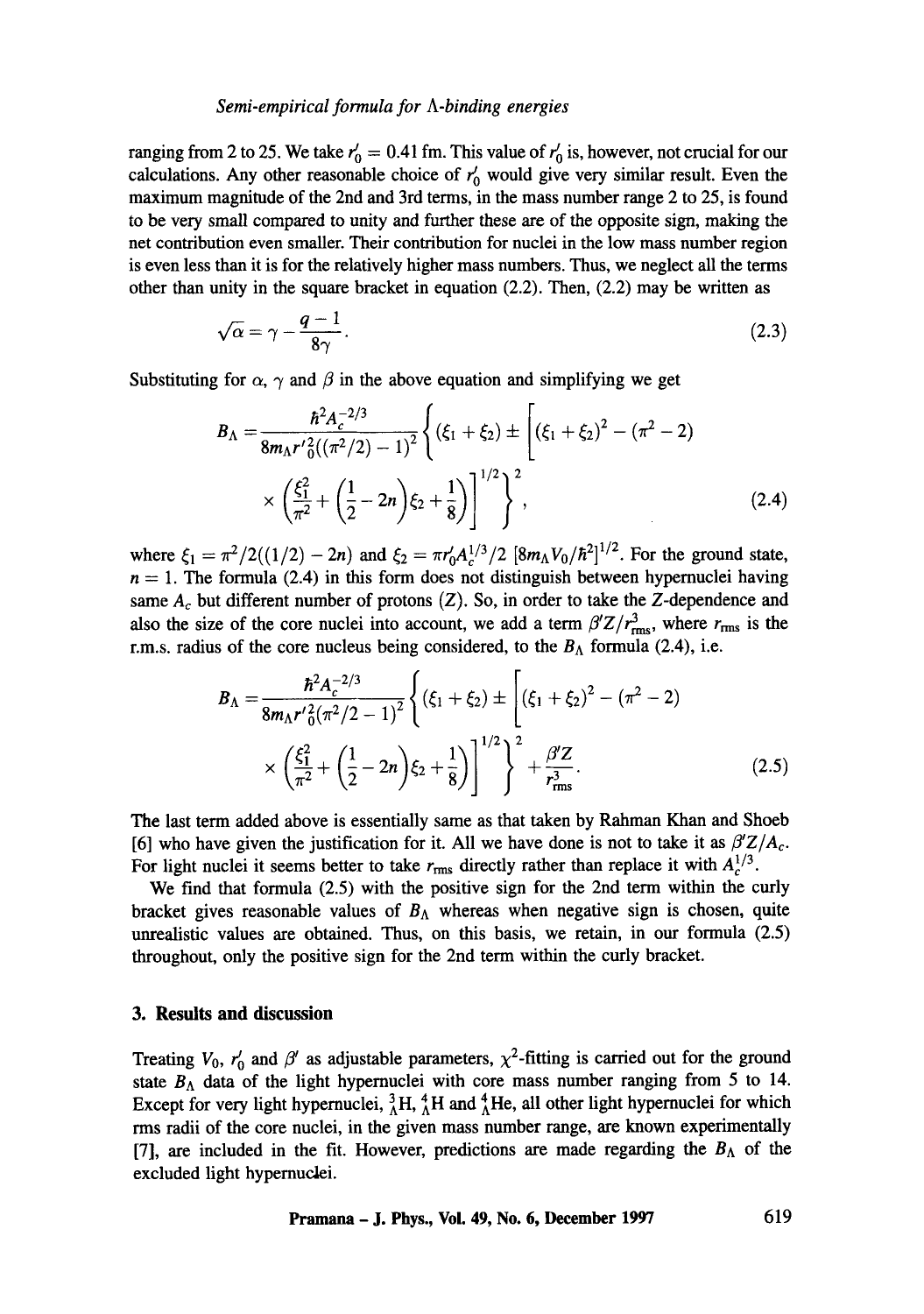| Hypernuclei              | $A_c$ | $B_{\Lambda}^{\exp} \pm \Delta B_{\Lambda}^{\exp}$ (MeV) | $B_{\Lambda}^{\text{cal}}$ (MeV) |
|--------------------------|-------|----------------------------------------------------------|----------------------------------|
| ${}^{3}_{\Lambda}$ H     | 2.0   | $0.15 \pm 0.05$                                          | $0.21*$                          |
| ${}_{\Lambda}^{4}$ H     | 3.0   | $2.04 \pm 0.04$                                          | $1.32*$                          |
| $^{4}_{\Lambda}$ He      | 3.0   | $2.39 \pm 0.03$                                          | $1.45*$                          |
| $^{5}_{\Lambda}$ He      | 4.0   | $3.12 \pm 0.02$                                          | 3.12                             |
| $^{7}_{\Lambda}$ Li      | 6.0   | $5.58 \pm 0.03$                                          | 5.54                             |
| $^8_\Lambda$ Li          | 7.0   | $6.80 \pm 0.03$                                          | 6.85                             |
| $^{10}_{\Lambda}$ Be     | 9.0   | $9.11 \pm 0.22$                                          | 9.12                             |
| $^{11}_\Lambda$ <b>B</b> | 10.0  | $10.24 \pm 0.05$                                         | 10.23                            |
| $^{12}_{\Lambda}$ B      | 11.0  | $11.37 \pm 0.06$                                         | 11.19                            |
| $^{13}_{\Lambda}$ C      | 12.0  | $11.69 \pm 0.12$                                         | 12.06                            |
| $^{14}_{\Lambda}$ C      | 13.0  | $12.17 \pm 0.33$                                         | 12.87                            |
| $^{15}_{\Lambda}$ N      | 14.0  | $13.59 \pm 0.15$                                         | 13.59                            |

**Table 1.** Results of  $\chi^2$ -fitting of  $B_\Lambda$  using analytical formula (2.5). The best fit parameters for  $\chi^2 = 29.04$  are:  $V_0 = 103.37$  MeV,  $r'_0 = 0.403$  fm and  $\beta' = 1.65$  MeV fm<sup>3</sup>.  $B_{\lambda}^{\text{cal}}$ , marked by an asterisk, are the predicted values.

\*Predicted values.

| л.<br>$-21$ , $-15$ and $-70.07$ move, $r_0$<br>$-$ 0.41 km and $\rho$ - 1.00 me $\epsilon$ hm. |       |                                                          |                                  |  |
|-------------------------------------------------------------------------------------------------|-------|----------------------------------------------------------|----------------------------------|--|
| Hypernuclei                                                                                     | $A_c$ | $B_{\Lambda}^{\exp} \pm \Delta B_{\Lambda}^{\exp}$ (MeV) | $B_{\Lambda}^{\text{cal}}$ (MeV) |  |
| ${}^{5}_{\Lambda}$ He                                                                           | 4.0   | $3.12 \pm 0.02$                                          | 3.04                             |  |
| $^{6}_{\Lambda}$ He                                                                             | 5.0   | $4.18 \pm 0.10$                                          | 4.35                             |  |
| ${}^{7}_{\Lambda}$ Li                                                                           | 6.0   | $5.58 \pm 0.03$                                          | 5.77                             |  |
| $^8_\Lambda$ He                                                                                 | 7.0   | $7.16 \pm 0.70$                                          | 6.77                             |  |
| $^8_\Lambda$ Li                                                                                 | 7.0   | $6.80 \pm 0.03$                                          | 6.91                             |  |
| $^{8}_{\Lambda}$ Be                                                                             | 7.0   | $6.84 \pm 0.05$                                          | 7.06                             |  |
| $_{\Lambda}^{9}$ Li                                                                             | 8.0   | $8.50 \pm 0.12$                                          | 7.97                             |  |
| $^{9}_{\Lambda}$ B                                                                              | 8.0   | $8.29 \pm 0.18$                                          | 8.22                             |  |
| $^{10}_{\Lambda}$ Be                                                                            | 9.0   | $9.11 \pm 0.22$                                          | 9.06                             |  |
| $^{10}_{\Lambda}$ B                                                                             | 9.0   | $8.89 \pm 0.12$                                          | 9.17                             |  |
| $^{11}_{\Lambda}$ B                                                                             | 10.0  | $10.24 \pm 0.05$                                         | 10.05                            |  |
| $^{12}_\Lambda$ <b>B</b>                                                                        | 11.0  | $11.37 \pm 0.06$                                         | 10.88                            |  |
| ${}^{12}_\Lambda$ C                                                                             | 11.0  | $10.76 \pm 0.19$                                         | 10.97                            |  |
| ${}^{13}_\Lambda$ C                                                                             | 12.0  | $11.69 \pm 0.12$                                         | 11.73                            |  |
| ${}^{14}_{\Lambda}$ C                                                                           | 13.0  | $12.17 \pm 0.33$                                         | 12.44                            |  |
| $^{15}_{\Lambda}$ N                                                                             | 14.0  | $13.59 \pm 0.15$                                         | 13.18                            |  |
| $^{16}_{\Lambda}$ O                                                                             | 15.0  | 13.0                                                     | 13.87                            |  |

**Table 2.** Results of  $\chi^2$ -fitting of  $B_\Lambda$  from analytical formula (2.5) in which the last term is replaced by  $\beta'(Z/A_c)$ . The best fit parameters for  $\chi^2 = 214.15$  are:  $V_0 = 98.87$  MeV,  $r_0' = 0.41$  fm and  $\beta' = 1.00$  MeV fm<sup>3</sup>.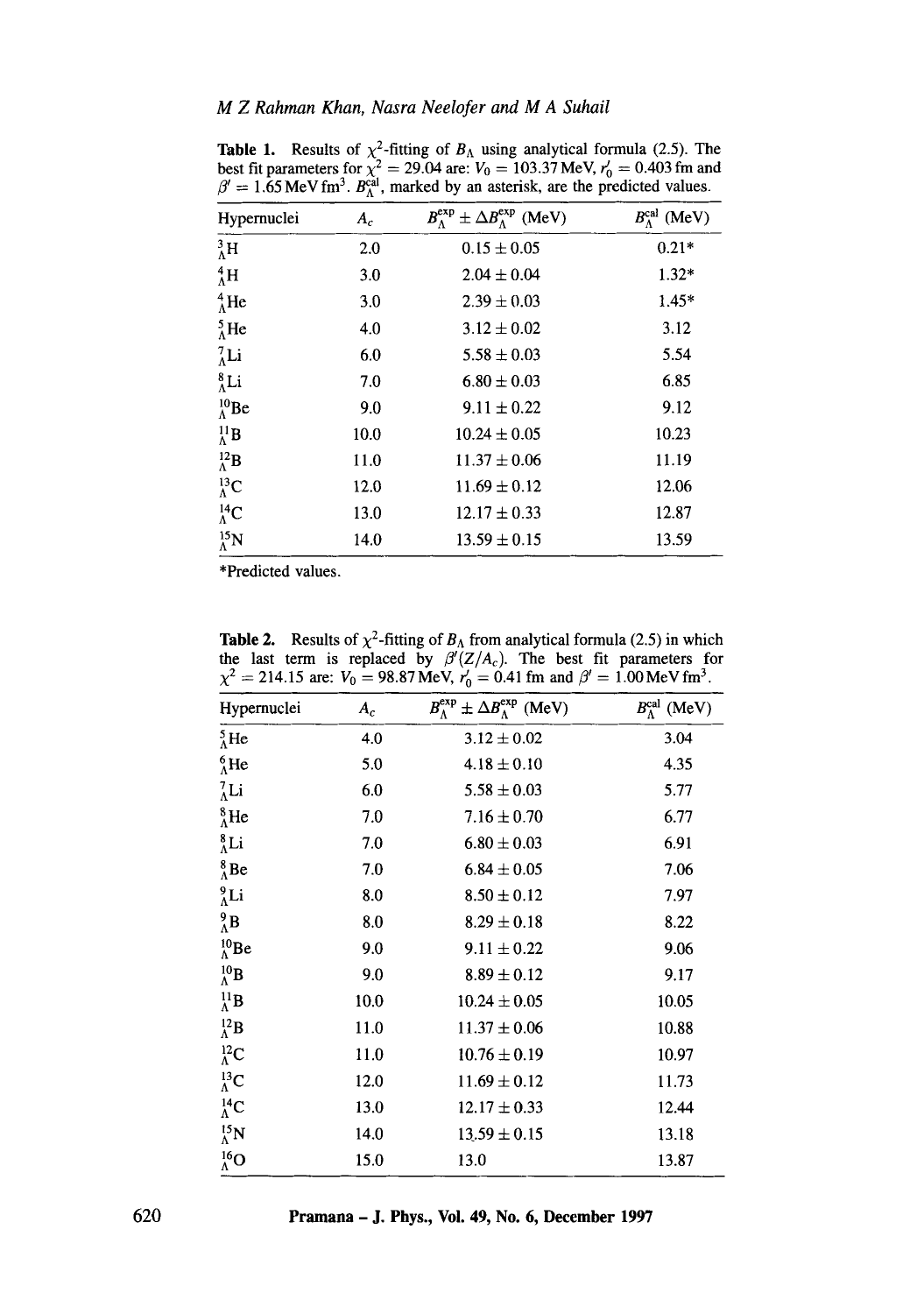As usual the  $\chi^2$  is defined as

$$
\sum_{i} \left[ \frac{B_{\Lambda}^{\exp}(i) - B_{\Lambda}^{\text{th}}(i)}{\Delta B_{\Lambda}^{\exp}(i)} \right]^{2},
$$

where the symbols have their usual meaning, with the summation extending to all the data-points. The experimentally quoted value is taken to be  $B_{\Lambda}^{exp}(i) \pm \Delta B_{\Lambda}^{exp}(i)$ .

The calculated  $B_A$  corresponding to the best fit parameters,  $V_0 = 103.37 \text{ MeV}$ ,  $r_0' = 0.403$  fm and  $\beta' = 1.65$  MeV fm<sup>3</sup>, are shown in table 1. Total  $\chi^2$  corresponding to the 9 data-points is 29.04. This may be taken as a fairly good agreement. Predicted  $B_{\Lambda}$ values, which are marked by an asterisk, are also shown in the table. Thus, formula (2.5) is the semi-empirical formula for  $B_{\Lambda}$  of light hypernuclei that we were looking for.

Expressing the last term of  $B_{\Lambda}$  formula (eq. (2.5)) as  $\beta'(Z/A_c)$  does not give good results, presumably due to neglect of size effect which seems to have an even more important role in light hypernuclei. However, even this is qualitatively acceptable when the very light hypernuclei,  ${}^{3}_{\Lambda}H$ ,  ${}^{4}_{\Lambda}H$  and  ${}^{4}_{\Lambda}He$ , and the well known 'troublesome' nuclei [8-10],  $^{7}_{\Lambda}$ Be and  $^{9}_{\Lambda}$ Be, are excluded from the fit. In this way they account for 17 light hypernuclei. These are given in table 2. As error bar in the experimental  $B_\Lambda$  data of  $^{16}_\Lambda$ O is not available, we take a plausible value of 5% of the experimental  $B_{\Lambda}$  as the error in the datum. Besides  $\beta'(Z/A_c)$ , if a constant term is also added in the formula, the  $\chi^2$  reduces significantly.

### **4. Conclusion**

The main virtue of the exponential potential, from our point of view, is that it leads to a semi-empirical formula for the light hypernuclei, which reproduces  $B_{\Lambda}$  of many light hypernuclei fairly well. We do not offer any conjectures whether any deeper significance need be ascribed to the exponential potential. From what we have said above, the answer seems to be in the negative. Still, the calculations points to an even greater importance of size effects for light hypernuclei.

The fomula with  $r_{\rm rms}$  (eq. (2.5)) may be used for predicting the  $r_{\rm rms}$  of the core of the hypernuclei for which it is not experimentally known.

# **Acknowledgement**

We are grateful to Dr. H H Ansari for discussion and providing solutions for some of the other potentials that we tried in the initial stages and failed. We are also thankful to the staff of Computer Centre, AMU, for their cooperation in using their ALPHA computer system.

#### **References**

- [1] I Ahmad, M Mian and M Z Rahman Khan, *Phys. Rev.* C31, 1590 (1985)
- [2] M Mian, *Phys. Rev.* C35, 1463 (1987)
- [3] C Daskaloyannis, M E Grypeos, C Koutroulos and D Saloupis, *Lett. Nuovo Cimento* 42, 257 (1985)